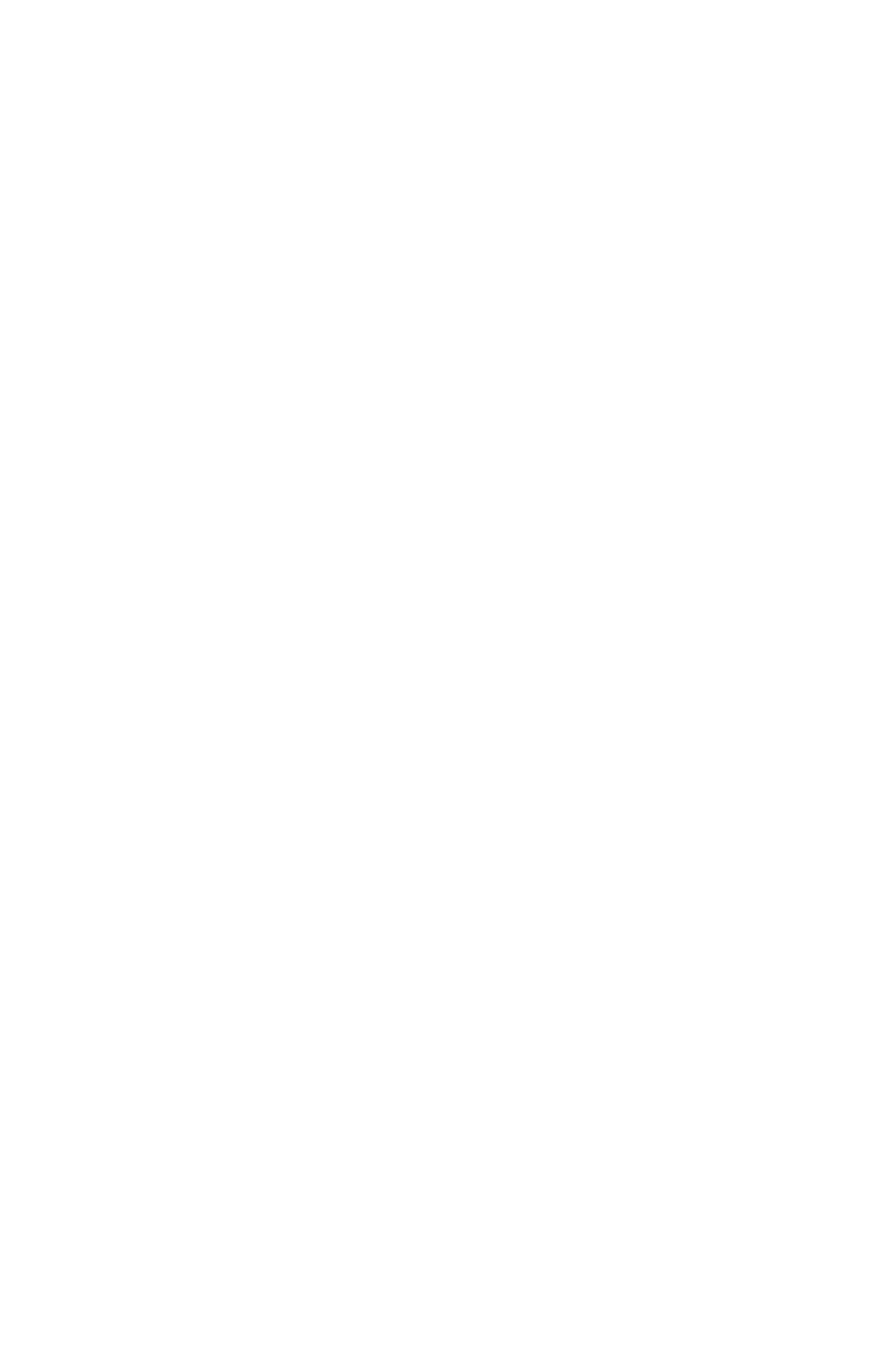#### **It's Time for a Check-Up!**

Healthy habits produce healthy individuals. Healthy cultures produce healthy congregations. Healthy congregations change the world.

More than ever before, people are conscious about health and fitness. We monitor what we eat, count our steps, and track our water intake. If we know and understand the importance of health and prevention in our personal lives, why do we often wait until it's too late to begin to diagnose and treat problems in the church? What would happen if we were aware of symptoms of unhealth in our churches before they develop into full-blown illness?

This quick health assessment is meant to do just that. This tool will give you the opportunity to look at your ministry and systems and evaluate them before things are beyond repair. Instead of waiting until your church is gravely ill or approaching decline, spend some time developing a prevention plan. Because as Benjamin Franklin once said, "An ounce of prevention is worth a pound of cure."

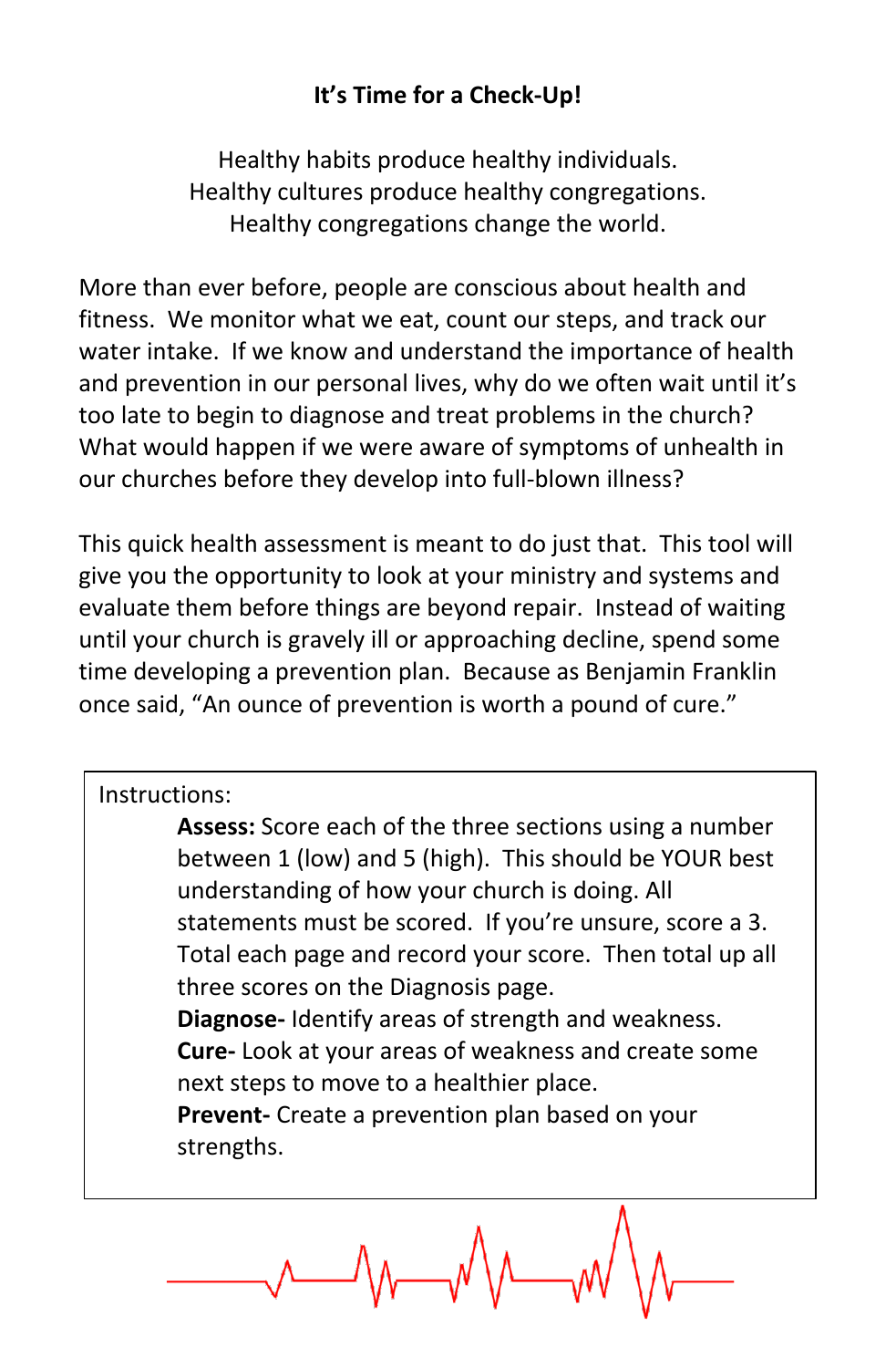#### **Nurture Assessment**



Pastor and church leaders regularly emphasize the importance of Sunday School/small groups and Discipleship in the worship experience.



Laity are equipped and serving as leaders in nurture opportunities (groups, worship, membership care)



Church leadership has a clear Discipleship plan to help all believers mature in Christ.



New small groups and Sunday School classes are regularly started.



A membership class or training is offered to new members.

Worship services include a variety of creative elements such as readings, video, testimonies, a variety of music, responsive elements, etc.

Church services are designed to lead individuals toward practical application.



Church attenders are encouraged to continue the learning at home through personal worship and prayer time.



Worship services are consistently evaluated and improvements are made.



Members are actively engaged in worship and groups.



Total Nurture Score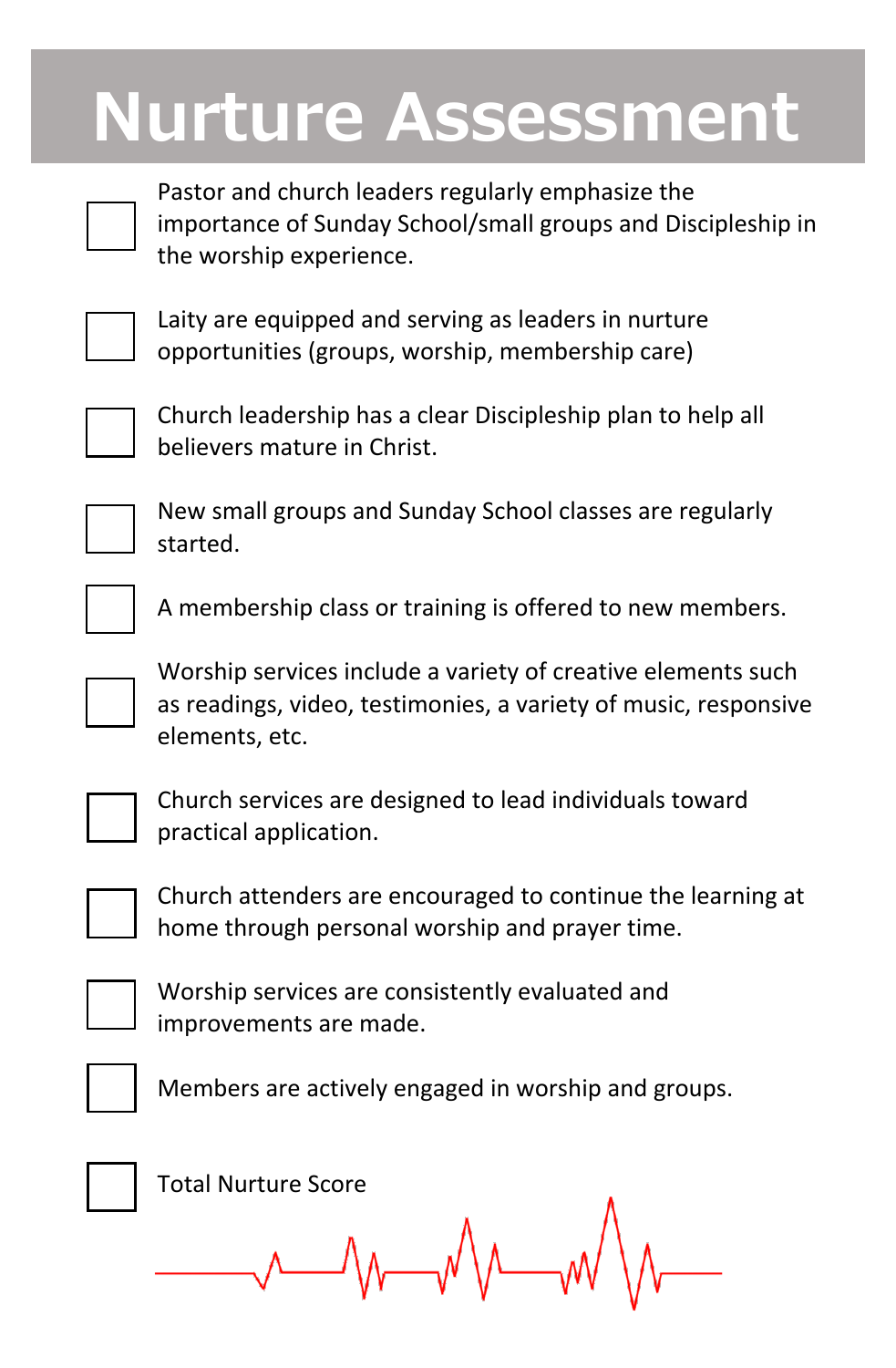### **Outreach Assessment**



Church provides opportunities to build relationships with individuals outside the walls of the church.



Church has developed strategies for identifying and responding to needs in the community.



Church's mission statement includes an emphasis on outreach and making disciples.



Church has a plan to identify and appropriately meet the needs of individuals inside and outside the congregation.



Individuals are equipped to identify and use their gifts in ministry and mission.



Church provides ministry/mission opportunities for individuals and/or family participation.



Church demonstrates an openness to partnering and collaborating with churches and ministries in the community.



Church educates attenders and members about missions and regularly shares mission impact stories.



Church actively seeks to invite and accept people from diverse backgrounds and experiences.



Church regularly presents attenders and members with clear on-ramps for ministry and mission.



Total Outreach Score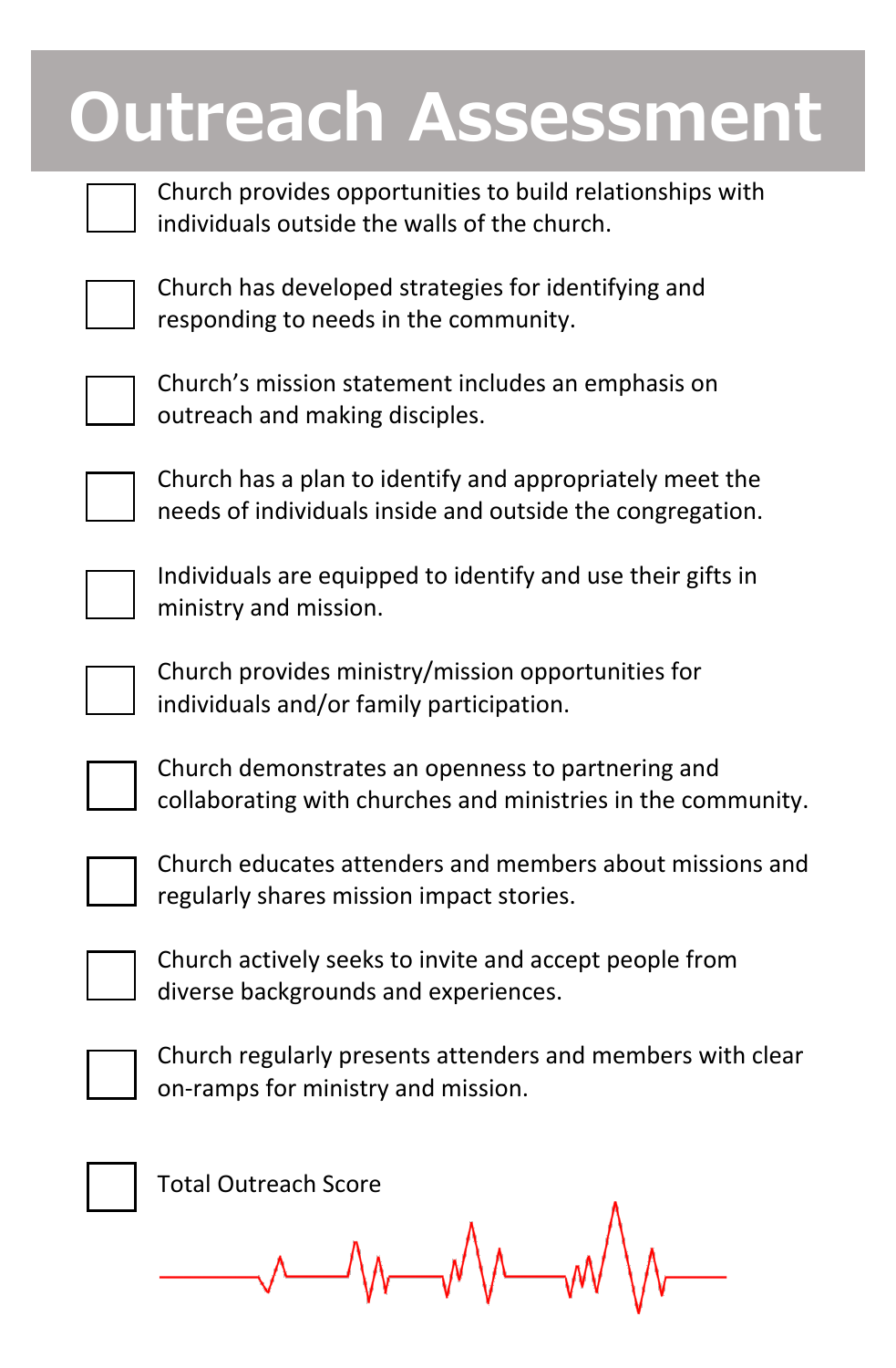#### **Witness Assessment**



There is evidence that a majority of the members and attenders share their faith with others and invite them to church.



Church regularly prays for those who have yet to come to Christ.



The gospel is regularly presented in worship services.

New to Faith Sunday School classes and small groups are available for those new to faith.



There is an assimilation process in place that helps identify guests and connect them with the ministries within the church.

Church plans and conducts regular outreach events that attenders can use to invite friends and neighbors.



Church is aware of the changing demographic make-up and needs of their community and plans accordingly.



There is a clear and intentional pathway to develop new leaders within the church.



The church has an active and engaging website and social media platform.



Church communication is clear, attractive, and compelling.



Total Witness Score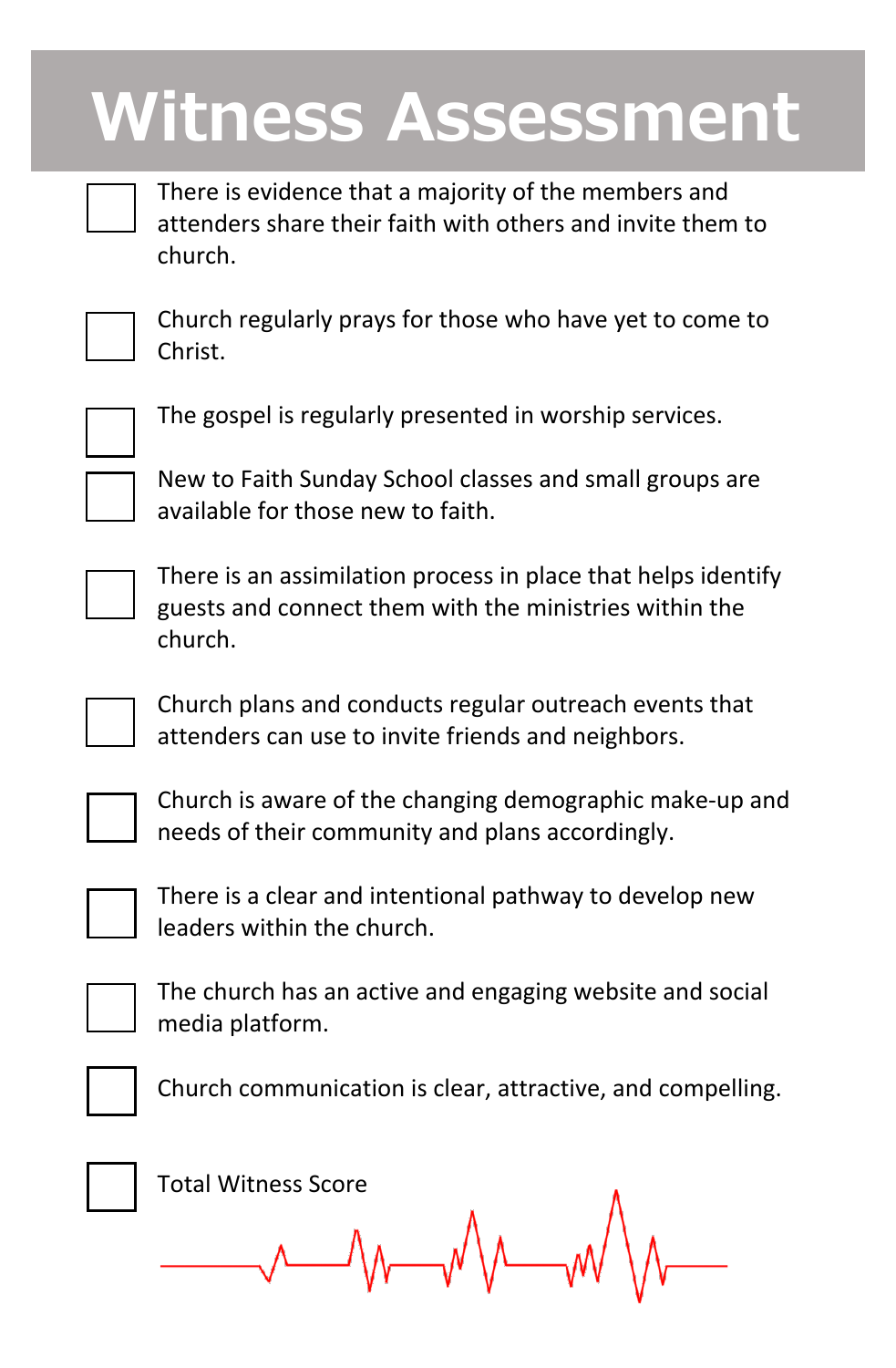## **Diagnosis**

Total Score (Nurture + Outreach + Witness)

**Healthy Zone-** 120-150 Points Overall good condition. Some minor corrections could be made to improve effectiveness.

**Marginal Zone-** 90-119 Points Several changes in church lifestyle and culture will need to be made.

**Unhealthy Zone**- 60-89 Points Resuscitation may be called for – STAT!

**Critical Zone-** 30-59 Points Emergency Surgery needs to be done to save this patient!

**Strengths-**Which area (Nurture, Outreach, Witness) was your highest score?

\_\_\_\_\_\_\_\_\_\_\_\_\_\_\_\_\_\_\_\_\_\_\_\_\_\_\_\_\_\_\_\_\_\_\_\_\_\_\_\_\_\_\_\_\_\_\_\_\_\_\_\_\_

Where is your congregation most healthy within that area of strength?

**Weaknesses-**

Which area (Nurture, Outreach, Witness) was your lowest score? \_\_\_\_\_\_\_\_\_\_\_\_\_\_\_\_\_\_\_\_\_\_\_\_\_\_\_\_\_\_\_\_\_\_\_\_\_\_\_\_\_\_\_\_\_\_\_\_\_\_\_\_\_

\_\_\_\_\_\_\_\_\_\_\_\_\_\_\_\_\_\_\_\_\_\_\_\_\_\_\_\_\_\_\_\_\_\_\_\_\_\_\_\_\_\_\_\_\_\_\_\_\_\_\_\_\_

What is preventing you from health and growth in that area?

\_\_\_\_\_\_\_\_\_\_\_\_\_\_\_\_\_\_\_\_\_\_\_\_\_\_\_\_\_\_\_\_\_\_\_\_\_\_\_\_\_\_\_\_\_\_\_\_\_\_\_\_\_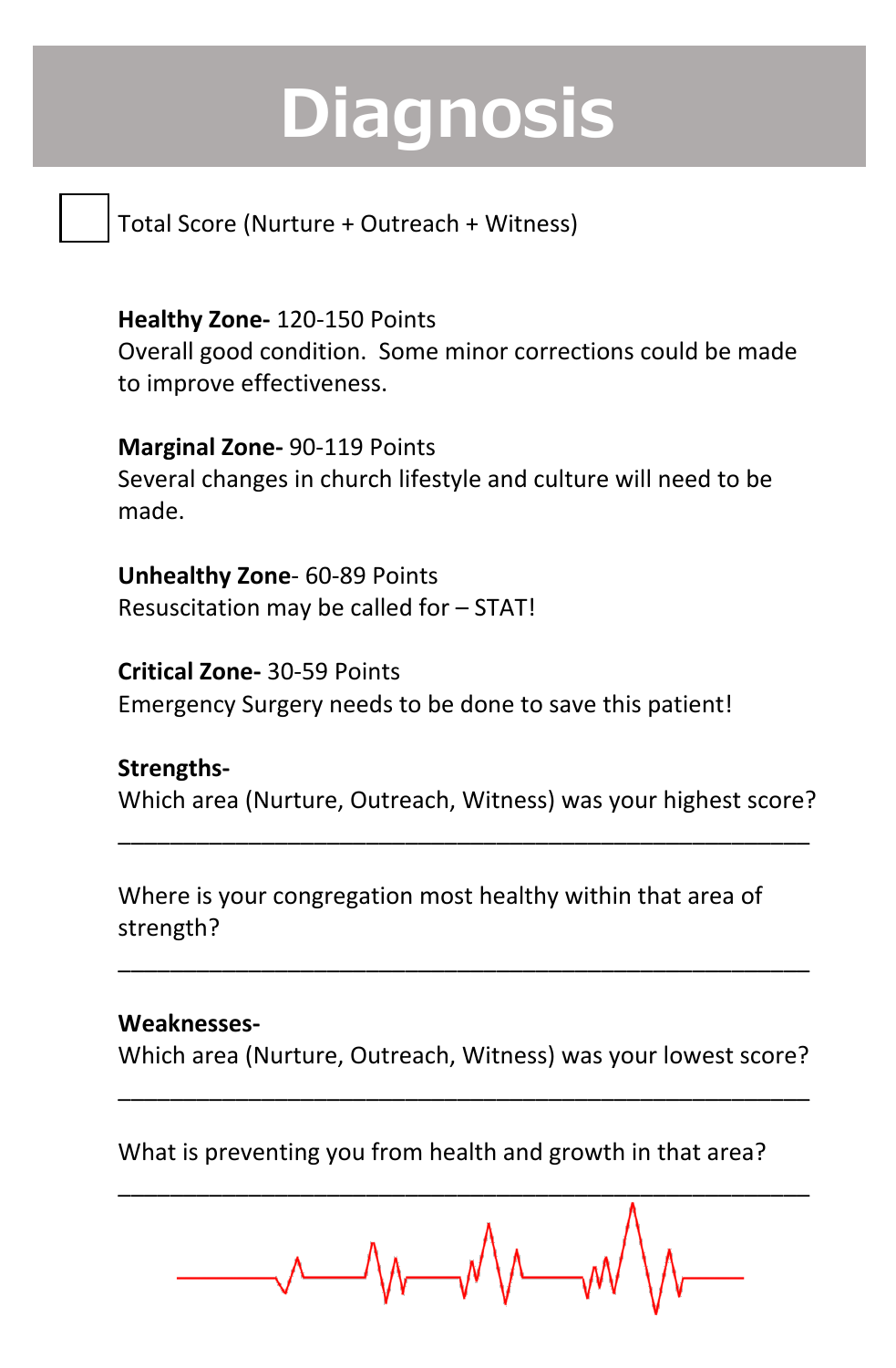#### **Cure**

Area of greatest potential to improve a weakness:

Visit https://www.sgaumc.org/congregationaldevelopment and click on "Revitalize NOW" to discover resources that will help you continue to explore and remediate areas of weakness. Develop a plan of action and detail your plan of action below:

| Desired Outcome: _______________      |
|---------------------------------------|
|                                       |
| By When: ____________________________ |
|                                       |
|                                       |
|                                       |
|                                       |
|                                       |
|                                       |
|                                       |

**Action Steps:** 

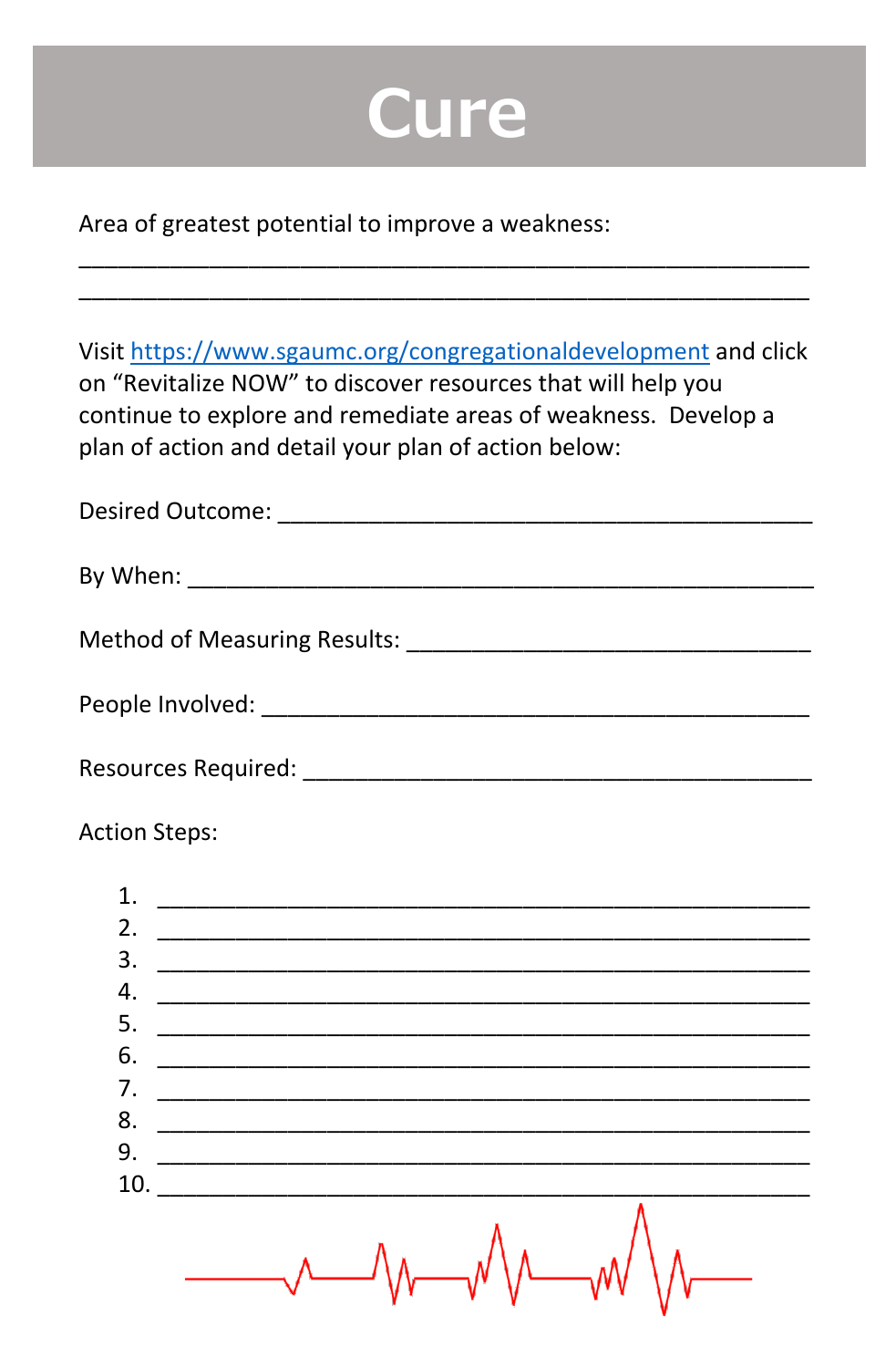#### **Prevention**

\_\_\_\_\_\_\_\_\_\_\_\_\_\_\_\_\_\_\_\_\_\_\_\_\_\_\_\_\_\_\_\_\_\_\_\_\_\_\_\_\_\_\_\_\_\_\_\_\_\_\_\_\_\_\_\_

\_\_\_\_\_\_\_\_\_\_\_\_\_\_\_\_\_\_\_\_\_\_\_\_\_\_\_\_\_\_\_\_\_\_\_\_\_\_\_\_\_\_\_\_\_\_\_\_\_\_\_\_\_\_\_\_ \_\_\_\_\_\_\_\_\_\_\_\_\_\_\_\_\_\_\_\_\_\_\_\_\_\_\_\_\_\_\_\_\_\_\_\_\_\_\_\_\_\_\_\_\_\_\_\_\_\_\_\_\_\_\_\_

Area of greatest strength:

What does your church value? How are those values expressed through your area of strength?

What is your church's mission? How is that mission expressed through your area of strength?

What is the key to this ministry/program/initiative's effectiveness? \_\_\_\_\_\_\_\_\_\_\_\_\_\_\_\_\_\_\_\_\_\_\_\_\_\_\_\_\_\_\_\_\_\_\_\_\_\_\_\_\_\_\_\_\_\_\_\_\_\_\_\_\_\_\_\_

\_\_\_\_\_\_\_\_\_\_\_\_\_\_\_\_\_\_\_\_\_\_\_\_\_\_\_\_\_\_\_\_\_\_\_\_\_\_\_\_\_\_\_\_\_\_\_\_\_\_\_\_\_\_\_\_ \_\_\_\_\_\_\_\_\_\_\_\_\_\_\_\_\_\_\_\_\_\_\_\_\_\_\_\_\_\_\_\_\_\_\_\_\_\_\_\_\_\_\_\_\_\_\_\_\_\_\_\_\_\_\_\_

How can you leverage that strength in new ways to accomplish your mission?

\_\_\_\_\_\_\_\_\_\_\_\_\_\_\_\_\_\_\_\_\_\_\_\_\_\_\_\_\_\_\_\_\_\_\_\_\_\_\_\_\_\_\_\_\_\_\_\_\_\_\_\_\_\_\_\_ \_\_\_\_\_\_\_\_\_\_\_\_\_\_\_\_\_\_\_\_\_\_\_\_\_\_\_\_\_\_\_\_\_\_\_\_\_\_\_\_\_\_\_\_\_\_\_\_\_\_\_\_\_\_\_\_

\_\_\_\_\_\_\_\_\_\_\_\_\_\_\_\_\_\_\_\_\_\_\_\_\_\_\_\_\_\_\_\_\_\_\_\_\_\_\_\_\_\_\_\_\_\_\_\_\_\_\_\_\_\_\_\_ \_\_\_\_\_\_\_\_\_\_\_\_\_\_\_\_\_\_\_\_\_\_\_\_\_\_\_\_\_\_\_\_\_\_\_\_\_\_\_\_\_\_\_\_\_\_\_\_\_\_\_\_\_\_\_\_

\_\_\_\_\_\_\_\_\_\_\_\_\_\_\_\_\_\_\_\_\_\_\_\_\_\_\_\_\_\_\_\_\_\_\_\_\_\_\_\_\_\_\_\_\_\_\_\_\_\_\_\_\_\_\_\_

How can you infuse the energy and excitement created by this strength to revitalize other ministry areas as well?

How can you take this area of strength to the next level of effectiveness?

\_\_\_\_\_\_\_\_\_\_\_\_\_\_\_\_\_\_\_\_\_\_\_\_\_\_\_\_\_\_\_\_\_\_\_\_\_\_\_\_\_\_\_\_\_\_\_\_\_\_\_\_\_\_\_\_ \_\_\_\_\_\_\_\_\_\_\_\_\_\_\_\_\_\_\_\_\_\_\_\_\_\_\_\_\_\_\_\_\_\_\_\_\_\_\_\_\_\_\_\_\_\_\_\_\_\_\_\_\_\_\_\_